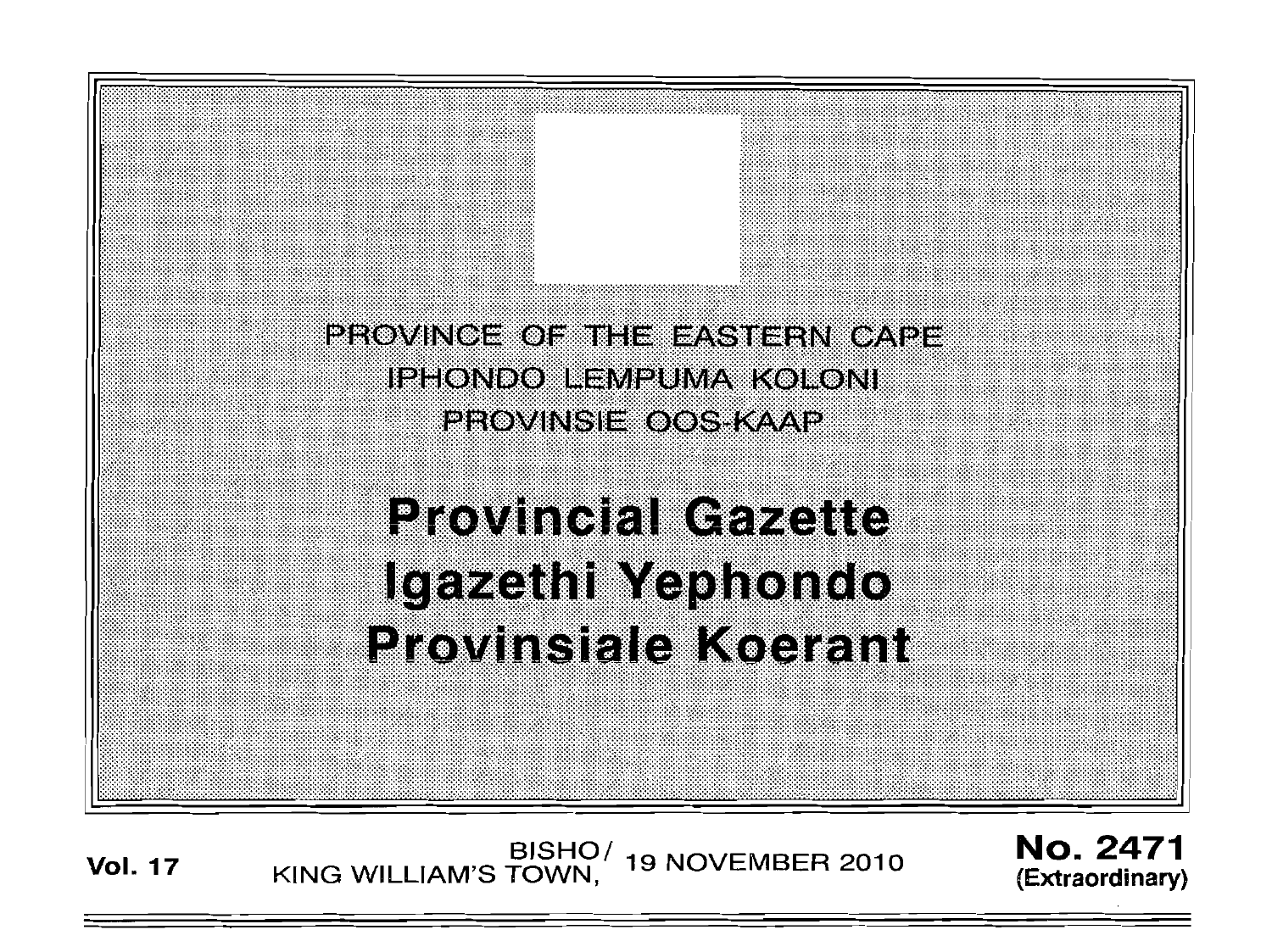## IMPORTANT NOTICE

The Government Printing Works will not be held responsible for faxed documents not received due to errors on the fax machine or faxes received which are unclear or incomplete. Please be advised that an "OK" slip. received from a fax machine, will not be accepted as proof that documents were received by the GPW for printing. If documents are faxed to the GPW it will be the sender's responsibility to phone and confirm that the documents were received in good order.

Furthermore the Government Printing Works will also not be held responsible for cancellations and amendments which have not been done on original documents received from clients.

# CONTENTS • INHOUD

| No. |                        | Page<br>No. | Gazette<br>No. |
|-----|------------------------|-------------|----------------|
|     | <b>GENERAL NOTICES</b> |             |                |
|     |                        |             | 2471           |
|     |                        |             | 2471           |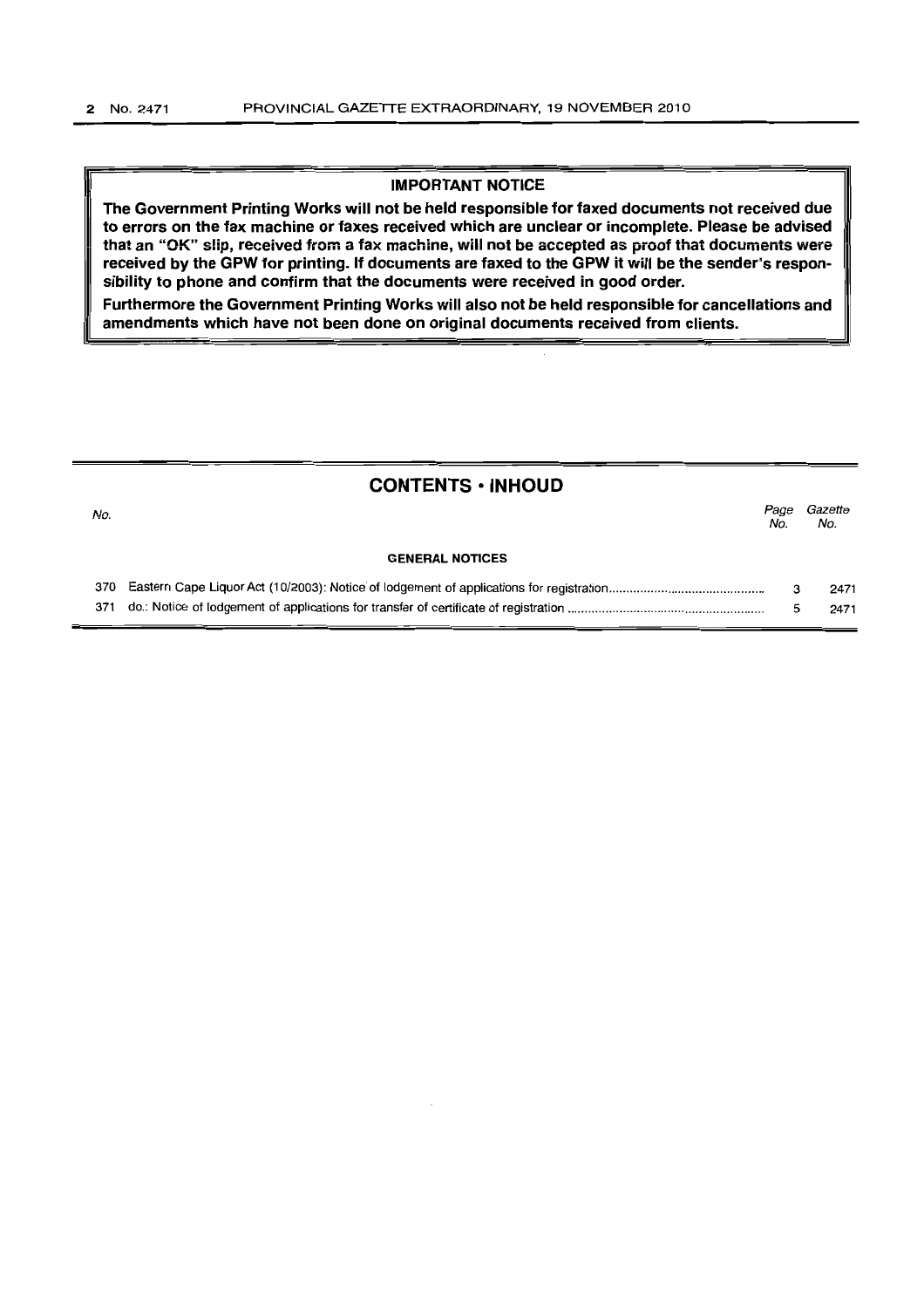# **GENERAL NOTICES**

## **NOTICE 370 OF 2010**

1. CM3  $[Reg 4 (1)]$ 

EASTERN CAPE LIQUOR ACT, 2003 (Act No. 10 of 2003)<br>NOTICE OF LODGEMENT OF APPLICATIONS FOR REGISTRATION

Notice is hereby given that the applications for registration, particulars of which appear in the Schedule hereunder, have been<br>lodged with the Board.

Interested parties may, free of charge, inspect any application which appears in the Schedule hereunder and may within<br>twenty one days of this notice, lodge with the Board written representations in support of, or written

THEMBI ZONO -- GXOYIYA<br>EASTERN CAPE LIQUOR BOARD<br>15 November 2010

#### **SCHEDULE**

| 1                            |                  | $\overline{2}$                       | 3                                   | 4                               | 5                                                                                          |  |
|------------------------------|------------------|--------------------------------------|-------------------------------------|---------------------------------|--------------------------------------------------------------------------------------------|--|
| Application<br><b>Number</b> |                  | Name and number of<br>Ward           | Kind of registration<br>applied for | Kind of<br>liquor to be<br>sold | Name under which business is to be conducted<br>and particulars of the erf, street or farm |  |
| $\overline{1}$ .             | ECP 18911        | Ward 4 Kouga<br>Municipality         | Consumption on and off<br>premises  | All kinds                       | Phoenix, Erf 2252, 4 Besembos Street, Gill Marcus<br>Village, kruisfontein, Humansdorp     |  |
| $\overline{2}$ .             | <b>ECP 18912</b> | Ward 54 NMMM                         | Consumption on and off<br>premises  | All kinds                       | Luvo's Place, Erf T87 N.U.29 Motherwell, PE                                                |  |
| 3.                           | ECP 18913        | Ward 2 Maletswai<br>Municipality     | Consumption on and off<br>premises  | All kinds                       | Ali's Tavern, 4226 Joe Ggabi, Aliwal North                                                 |  |
| $\overline{4}$ .             | <b>ECP 18914</b> | Ward 15 NMMM                         | Consumption on and off<br>premises  | All kinds                       | Noxolo's Place, 191 Raxa Street, New Brighton, PE                                          |  |
| 5.                           | <b>ECP 18915</b> | Ward 5 NMMM                          | Consumption off<br>premises         | All kinds                       | Corner Liquors, 352 Govan Mbeki Avenue, Central,<br>PE                                     |  |
| 6.                           | ECP 18916        | Ward 3 Port St Johns<br>Municipality | Consumption on and off<br>premises  | All kinds                       | Zizamele Tavern, Mahlathini Loc, Port St Johns                                             |  |
| $\overline{7}$ .             | <b>ECP 18917</b> | Ward 45 NMMM                         | Consumption off<br>premises         | All kinds                       | Kruisrivier Liquor Store, G21 Kruisrivier Rd,<br>Kruisrivier, Uitenhage                    |  |
| 8.                           | <b>ECP 18918</b> | Ward 13 Sengu<br>Municipality        | Consumption on and<br>off premises  | All kinds                       | Ebumnandini Tavern, Khiba Loc, Herschel                                                    |  |
| $\overline{9}$ .             | <b>ECP 18919</b> | Ward 9 Tabankulu<br>Municipality     | Consumption on and off<br>premises  | All kinds                       | T. Mans Tavern, Gwemnyama A/A, Siyaya Loc,<br>Tabankulu                                    |  |
| 10.                          | ECP 18920        | Ward 9 Amahlathi<br>Municipality     | Consumption on and off<br>premises  | All kinds                       | Nosive's Tavern, Room 4 Stanhope Extension,<br>Ndakana, Stutterheim                        |  |
| 11.                          | ECP 18921        | Ward 3 BCM                           | Consumption on and off<br>premises  | All kinds                       | Rubby's Tavern, Soto Loc, Mooiplaas, EL                                                    |  |
| 12.                          | <b>ECP 18922</b> | Ward 6 Umzimvubu<br>Municipality     | Consumption on and off<br>premises  | All kinds                       | Mgwabashe Tayern, Mwaca A/A, Gogela Loc, Mt<br>Ayliff                                      |  |
| 13.                          | <b>ECP 18923</b> | Ward 3 BCM                           | Consumption on and off<br>premises  | All kinds                       | Kwa Nosithile, Belekumntana Loc, Mooiplaas, EL                                             |  |
| 14.                          | <b>ECP 18924</b> | Ward 4 Mbashe<br>Municipality        | Consumption on and off<br>premises  | All kinds                       | Nongalali Tavern, Mbande Loc, Colosa A/A,<br>Dutywa                                        |  |
| 15.                          | <b>ECP 18925</b> | Ward 9 Eiundini<br>Municipality      | Consumption on and off<br>premises  | All kinds                       | Nobuhle Tavern, Kutloanong A/A, Mt Fletcher                                                |  |
| 16.                          | <b>ECP 18926</b> | Ward 8 Elundini<br>Municipality      | Consumption on and off<br>premises  | All kinds                       | Mafofela Tavern, Moroka A/A, Mt Fletcher                                                   |  |
| 17.                          | <b>ECP 18927</b> | Ward 10 Sengu<br>Municipality        | Consumption off<br>premises         | All kinds                       | Bounce to Bounce Bottle Store, Erf No. 264G New<br>Rest Loc. Sterkspruit                   |  |
| 18.                          | ECP 18928        | Ward 10 Sengu<br>Municipality        | Consumption on<br>premises          | All kinds                       | Bounce to Bounce Pub & Club, Erf No. 264G New<br>Rest Loc, Sterkspruit                     |  |
| 19.                          | <b>ECP 18929</b> | Ward 18 Mhlontlo<br>Municipality     | Consumption on and off<br>premises  | All kinds                       | Sikwayiyo Tavern, Esikwayini Loc, Nobamba A/A,<br>Qumbu                                    |  |
| 20.                          | ECP 18930        | Ward 7 Emaiahieni<br>Municipality    | Consumption on and<br>off premises  | All kinds                       | Mzana Tavern, Ku-Dubeni A/A, Lady Frere                                                    |  |
| 21.                          | <b>ECP 18931</b> | Ward 4 Mbashe<br>Municipality        | Consumption on and off<br>premises  | All kinds                       | Ncedabantu Tavern, Singumeni Loc, Idutywa                                                  |  |
| 22.                          | ECP 18932        | Ward 45 NMMM                         | Consumption on and off<br>premises  | All kinds                       | Nomangesi's Spaza, 340 Masithole Street, N.U.12<br>Motherwell, PE                          |  |
| 23.                          | <b>ECP 18933</b> | Ward 8 Mbhashe<br>Municipality       | Consumption on and off<br>premises  | All kinds                       | Njongo Zabantu Tavern, Xobo A/A, Idutywa                                                   |  |

 $\bar{z}$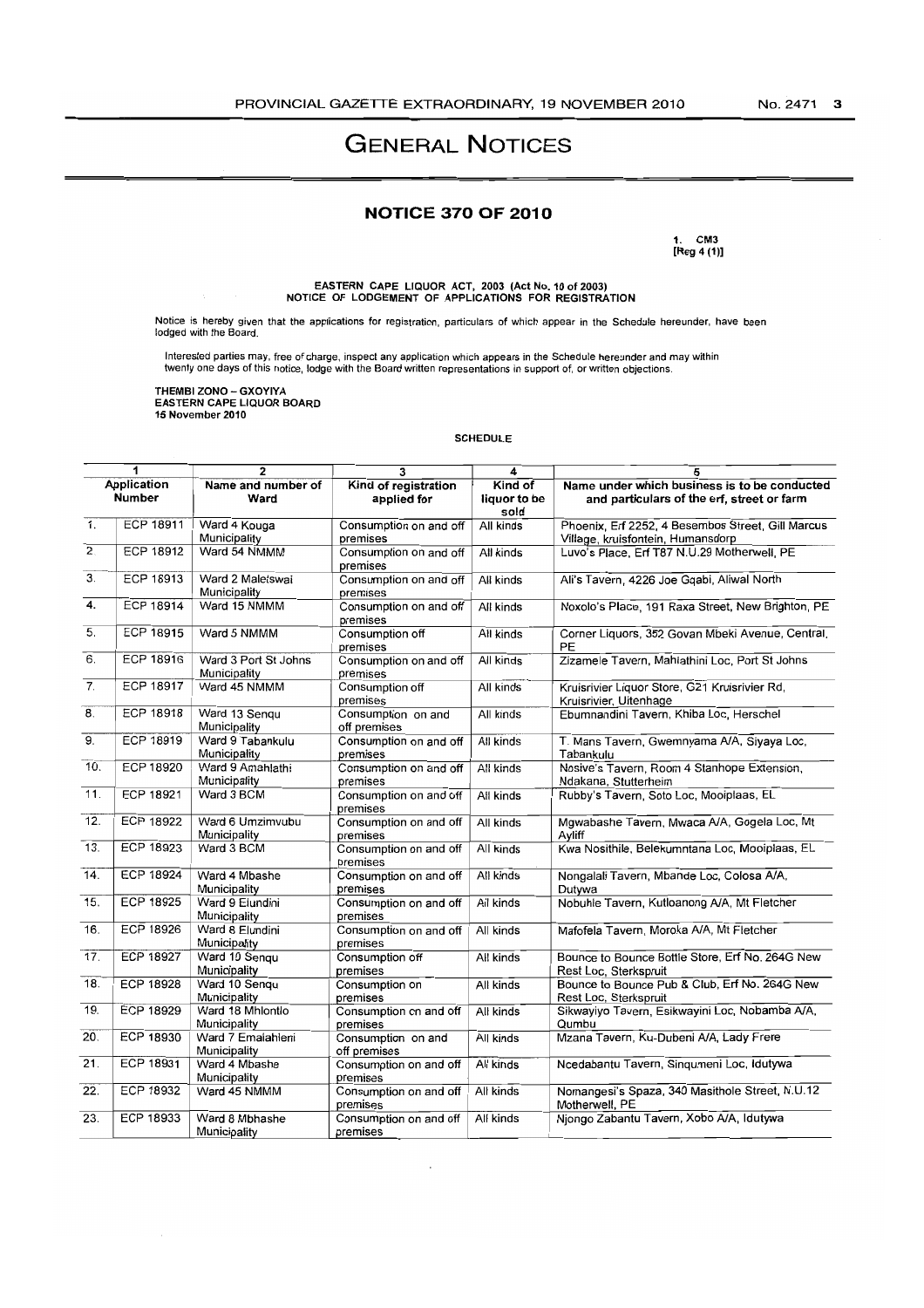| $\overline{24}$ . | ECP 18934        | Ward 34 NMMM                          | Consumption on and off<br>premises | All kinds | Johanna's Sports Bar, 75 Oosthuizen Street,<br>Arcadia, PE                         |
|-------------------|------------------|---------------------------------------|------------------------------------|-----------|------------------------------------------------------------------------------------|
| 25.               | <b>ECP 18935</b> | Ward 2 Gariep<br>Municipality         | Consumptiom on and<br>off premises | All kinds | Thembalethu's Tavern, 1488 Tyoksville Loc,<br>Steynsburg                           |
| 26.               | <b>ECP 18936</b> | Ward 23 Mbashe<br>Municipality        | Consumption on and off<br>premises | All kinds | Mike's Tavern, Bojeni Loc, Willowvale                                              |
| 27.               | <b>ECP 18937</b> | Ward 22 NMMM                          | Consumption on<br>premises         | All kinds | Endaweni Sports Bar, 50825 Mkuli Street, Kwa<br>Zakhele, PE                        |
| 28.               | ECP 18938        | <b>NMMM</b>                           | Consumption on and off<br>premises | All kinds | Star Point Five, Erf 66875, Mavuso Road, Matthew<br>Goniwe Hostel, Kwa Zakhele, PE |
| 29.               | <b>ECP 18939</b> | Ward 33 NMMM                          | Consumption on and off<br>premises | All kinds | Atlantis Sports Bar, 21720 Main Road, Kleinskool,<br>PE                            |
| 30.               | <b>ECP 18940</b> | Ward 17 NMMM                          | Consumption on and off<br>premises | All kinds | Selina's Place, 67 Xesi Street, New Brighton, PE                                   |
| 31.               | <b>ECP 18941</b> | Ward 25 NMMM                          | Consumption on and off<br>premises | All kinds | Viva's Tavern, 92 Mbobela Street, Zwide, PE                                        |
| 32.               | <b>ECP 18942</b> | Ward 17 BCM                           | Consumption on and off<br>premises | All kinds | Mamtshawe Tavern, 754 N.U.9, Manyano,<br>Mdantsane                                 |
| $\overline{33}$ . | <b>ECP 18943</b> | Ward 14 KSD<br>Municipality           | Consumption on and off<br>premises | All kinds | Nongoloza Tavern, Payne Jezy Farm, East London<br>Road, Mthatha                    |
| 34.               | <b>ECP 18944</b> | Ward 7 Ndlambe<br>Municipality        | Consumption on and off<br>premises | All kinds | Mama's Tavern, Erf 2022, 73 Alfred Road, Port<br>Alfred                            |
| 35.               | <b>ECP 18945</b> | Ward 16 Nyandeni<br>Municipality      | Consumption on and off<br>premises | All kinds | Thembu Tavern, Mtyu Loc, Mandomleni A/A,<br>Libode                                 |
| 36.               | <b>ECP 18946</b> | Ward 13 Nggushwa<br>Municipality      | Consumption on and off<br>premises | All kinds | Maswana's Tavern, Ntloko Loc, Peddie                                               |
| 37.               | <b>ECP 18947</b> | Ward 4 Makana<br>Municipality         | Consumption on and off<br>premises | All kinds | Willie's Tavern, Erf 9560, 5 Msenge Street,<br>Mayfield, Grahamstown               |
| 38.               | <b>ECP 18948</b> | Ward 19 Intsika Yethu<br>Municipality | Consumption on and off<br>premises | All kinds | Shuks Tavern, Elayitini Loc, Qitsi, Cofimvaba                                      |
| 39.               | <b>ECP 18949</b> | Ward 19 Intsika Yethu<br>Municipality | Consumption on and off<br>premises | All kinds | KB's Tavern, Entabeni Loc, Qitsi, Cofimvaba                                        |
| 40.               | ECP 18950        | Ward 19 Intsika Yethu<br>Municipality | Consumption on and off<br>premises | All kinds | Shukuma Tavern, Ndlunkulu Loc, Qitsi, Cofimvaba                                    |
| 41.               | <b>ECP 18951</b> | Ward 28 BCM                           | Consumption on and off<br>premises | All kinds | Masivelane Tavern, 137 Mzamomhle Township,<br>Gonubie, EL                          |
| 42.               | <b>ECP 18952</b> | Ward 23 Mbizana<br>Municipality       | Consumption on and off<br>premises | All kinds | Ziyawa Tavern, Manteki, Imizizi Village, Bizana                                    |
| 43.               | <b>ECP 18953</b> | Ward 17 Mbizana<br>Municipality       | Consumption on and off<br>premises | All kinds | Nwabisa Tavern, Mbhobheni Loc, Bizana                                              |
| 44.               | <b>ECP 18954</b> | Ward 15 Sengu<br>Municipality         | Consumption on and off<br>premises | All kinds | Ebumnandini Tavern, Erf 2574, Lulama Hlaniwa<br>Loc. Barkly East                   |
| 45.               | <b>ECP 18955</b> | Ward 6 Sengu<br>Municipality          | Consumption on and off<br>premises | All kinds | Siphilesonke Tavern, Rietfontein Village, Kwa<br>Robie, Sterkspruit                |
| 46.               | <b>ECP 18956</b> | Ward 26 BCM                           | Consumption on and off<br>premises | All kinds | Emaxesibeni Tavern, 193 Bird Street, Macleantown                                   |
| 47.               | <b>ECP 18957</b> | Ward 14 Nggushwa<br>Municipality      | Consumption on and off<br>premises | All kinds | Orobrick's Tavern, Lower Mgwalana Loc, Peddie                                      |
| 48.               | <b>ECP 18958</b> | Ward 60 NMMM                          | Consumption on and off<br>premises | All kinds | Hlubi's Place, 5653 Qwesha Street, Wells Estate,<br>PE                             |